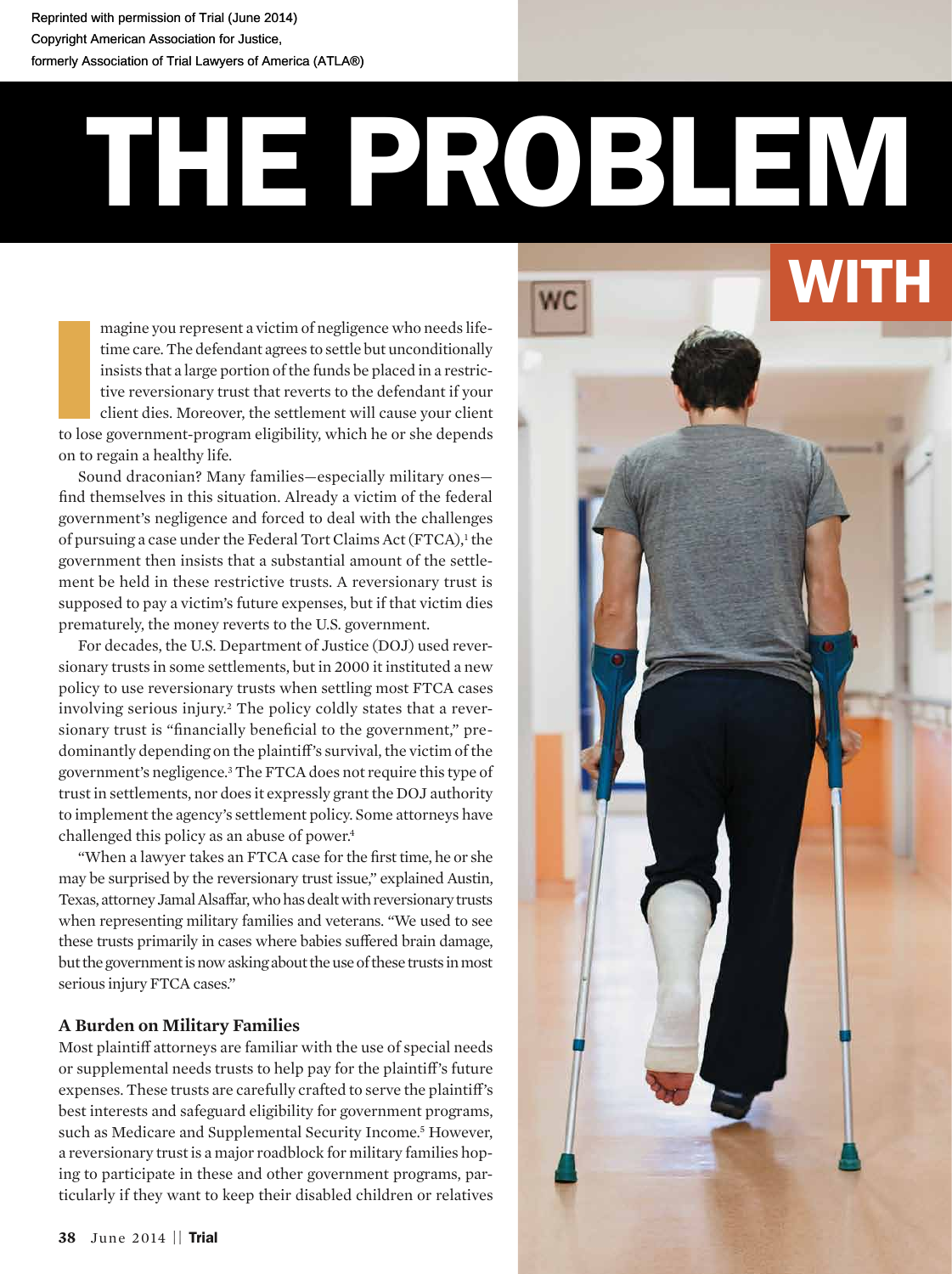

# **REVERSIONARY TRUSTS By || JENNIE RASMUSSEN**

in their home rather than institutionalized. While military families are the most obvious litigant under the FTCA, the DOJ's policy applies to anyone injured by the government's negligence, including patients injured at federally supported health centers or litigants under the National Childhood Vaccine Injury Act of 1986.<sup>6</sup>

A reversionary trust, unlike a special or supplemental needs trust, will almost always make someone ineligible for government benefits. Many families later discover a harsh reality—most FTCA cases settle for lower amounts than what the plaintiffs will need for future care, and the reversionary trust is inadequate to provide the services they require, such as community or home-based care. Since the settlement includes a reversionary trust, these families cannot rely on government assistance programs to help fulfill the needs of their children or adult relatives with disabilities. Yet, similarly situated private citizens, including those with special needs trusts, can take full advantage of government programs, since those trusts do not affect government-program eligibility, a gross and unfair insult to military families and other families injured by the government's negligence. "Over the years, I have received phone calls and emails from several parents who had settled claims on behalf of their catastrophically injured child and later realized how unfairly the DOJ had treated them," said attorney Richard Risk of South Pasadena, Fla., who has formally challenged the DOJ's policy.<sup>7</sup>

The policy, which expressly rejects plaintiff attorneys' requests to use special needs trusts in settling FTCA cases, ensures "that other government programs are not tapped unnecessarily," implying that plaintiffs are "double-dipping" by using both government benefits and reversionary trust payments to fulfill their needs<sup>8</sup>

Also, the DOJ has placed restrictive terms in its standard reversionary trust agreement, making it extraordinarily difficult for families to get certain payments from the trust, such as reimbursements for transportation, housing, and community or homebased services. These types of services are critical to ensure that children with disabilities stay out of institutions.

"To put those kinds of limits in a standardized trust agreement is discriminatory," said Jeremy Hilton, an activist for military families with disabled children. "The reversionary part is unfair, but the stipulations the DOJ insists on in its standardized trusts are, ironically, unjust. Military families just want to take care of their kids, many of whom are very young when these cases are settled. These families may not fully understand the significance of what they are signing or the long-term implications of no longer being eligible for any government assistance."

### **Settlement Considerations**

Many lawyers who litigate FTCA cases agree that there are "rather narrow circumstances"9 where a reversionary trust best serves their clients' needs. The consequences of a reversionary trust should weigh heavily in your decision to settle or litigate an FTCA case, but ultimately, it is a client-driven decision. "The bottom line is this: What is in the best interest of the client in this particular situation?" said Atlanta attorney Susan Cremer, who handles FTCA cases.

Attorneys may quickly find that the reversionary interest is an absolute condition of the DOJ's willingness to settle, but if you decide to settle, Cremer advises focusing on maximizing the settlement proceeds payable to your client outside of the reversionary trust and making the trust payout as expansive as possible—aggressively negotiate the terms of the entire settlement. "In my past cases, I have negotiated to broaden the trust terms for maximum payout from the trust to the claimants for medical and